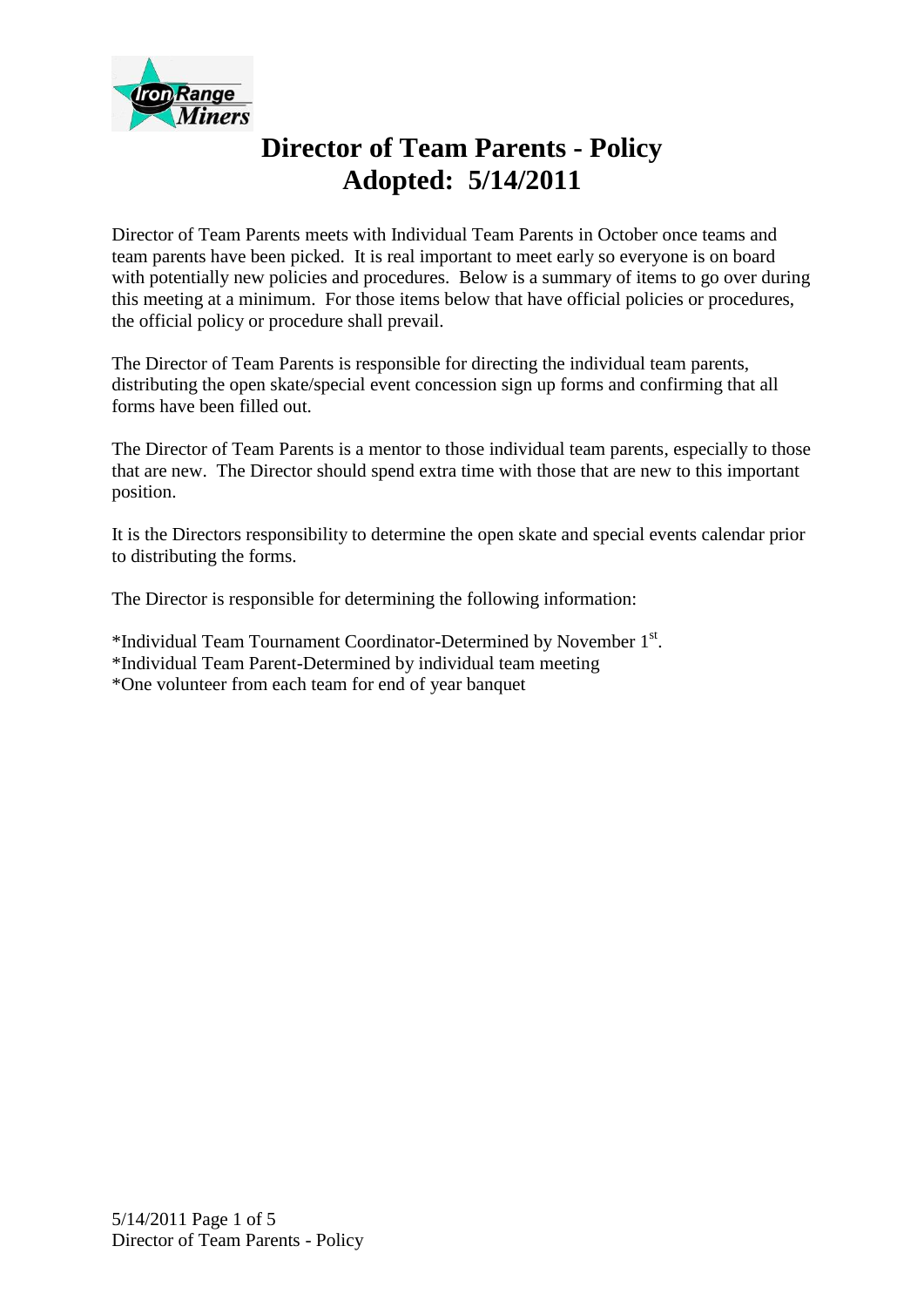

# **EXAMPLE TEAM PARENT MEETING**

#### **IRHA Website -www.ironrangehockey.com IRHA Facebook – www.facebook.com/ironrangehockey**

The team parent should not have to do all the work, but ultimately is in charge of assigning jobs to the families on the team and asking for help to get all the jobs done. If everyone helps out in some capacity, it makes light work for everyone and makes the overall experience enjoyable. That is what is meant by an organization run by volunteers.

It would be nice to see other families getting involved. We have a great thing here for our skaters. Let us all help to keep it that way!!

I work well with email, so if you read your email daily, that is how I will disseminate information to you. If you don't read it, don't give me your email address; just give your phone number.

Please feel free to call me with any questions. If I don't know the answer, I will try to find it for you.

Thanks for volunteering your time for our kids. \_\_\_\_\_\_\_\_\_\_\_\_ – Director of Team Parents

# **Open Skate/Special Event Schedule**

\*Two levels may be listed together. The team parents need to split up the days.

\*Make sure the parent's phone number is on the sign up sheet.

\*Remind parents that Wednesdays are Figure Skating but IRHA runs the concession stand that night.

\*Ice privileges revoked for your team and/or a monetary fine will be assessed to the offending member if the concession stand isn't covered for your practices and games.

\*Please get me a copy of the schedule as soon as you fill it in.

\*Special Events- Try Hockey for Free, City of Negaunee Christmas Party, etc.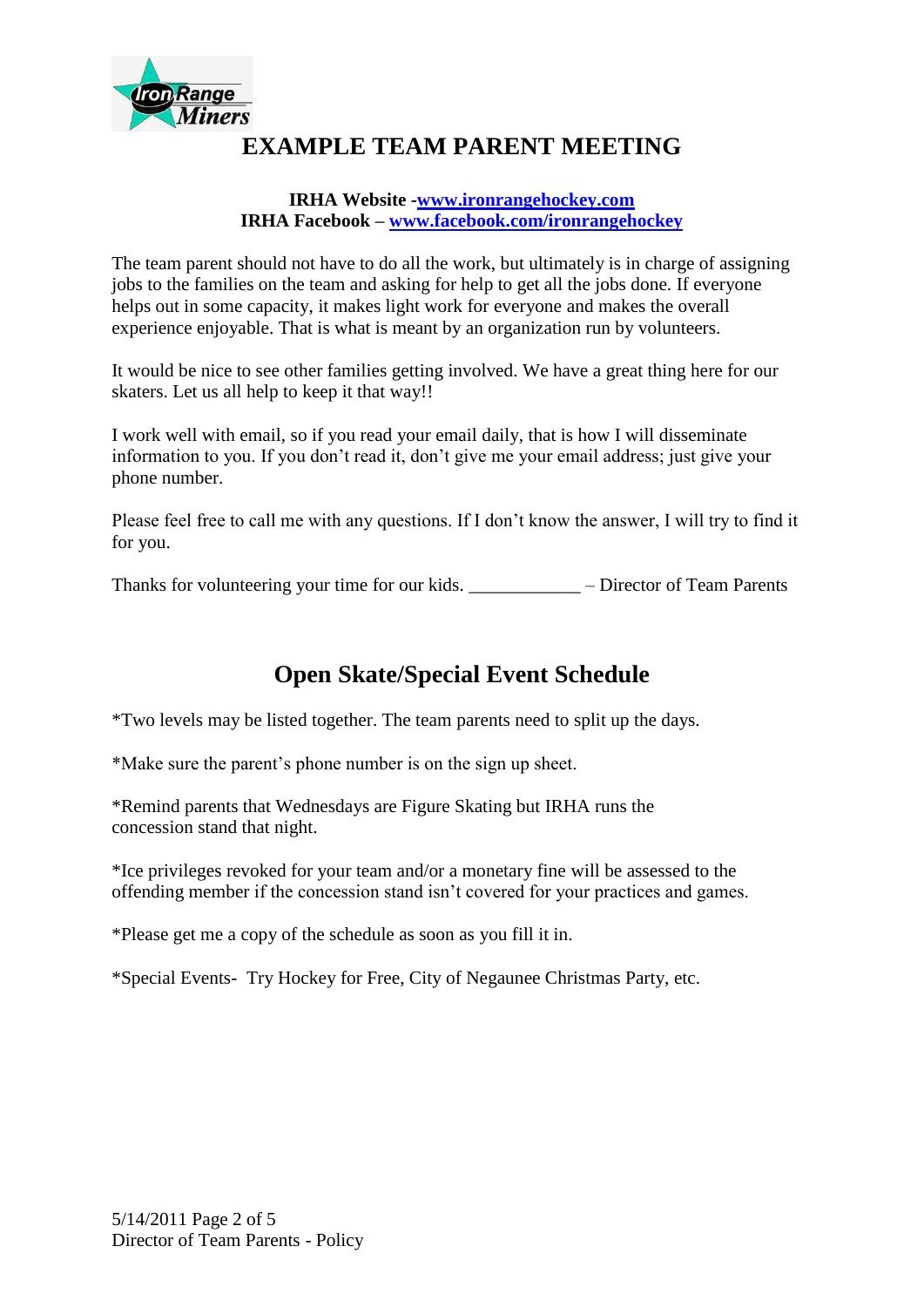

### **Concession Stand Reminders (See concession stand procedure for more details)**

\*Procedures are documented and are in the Concession Stand. Procedures are changing based on Michigan State Law. The concession stand is licensed by IRHA and all law infractions will be paid by IRHA so it is imperative that all procedures be followed.

\*If your parents need training for the Concession Stand please contact the Director of Concession for the training.

\*Your team parents MUST be in the concession stand when the ZAMBONI hits the ice (two people for the changing of the guards.) When the ZAMBONI is done, the person in there before can leave.

\*Put stock away and inventory – everything is labeled and if you need something, ask the Rink Attendant for the key and check upstairs in the storage room. If supplies are low please write down what needs to be ordered so the Director of Concession can order.

\*ABSOLUTELY no money comes out of the till to buy things for the concession stand. We have an account at Jim's Jubilee in Ishpeming if you run out of something – Check all places first – back room in the cupboards and upstairs in the storage room where the supplies are kept. If not an emergency write down what needs to be ordered so the Director of Concession can order.

\*CLEAN UP – directions are posted.

\*Put invoices in the red container in the back room.

\*Check the scheduling board to know when to close the concession stand. The Bantams, U14 Girls, Midgets and U19 Girls do not work the concession stand for practices during the week. They only do practices on the week-ends. They do have concession duty for all games. If they are next on the board, you must clean and close the concession stand unless additional practices or games come later. Remember that during open skate the concession must be open.

\*It is not an option to open the concession stand. It must be open at all times. Coaches do not determine if the concession stand is to be unmanned.

\*Everyone must sign their name, date and times worked in the concession sign in booklet.

\*Donuts, Pizza Bites, Pizza or any other prepared food is not allowed in the concession stand. We have a menu and must abide to this. We can not re-heat or keep hot any food. Requests should be made to the Director of Concessions.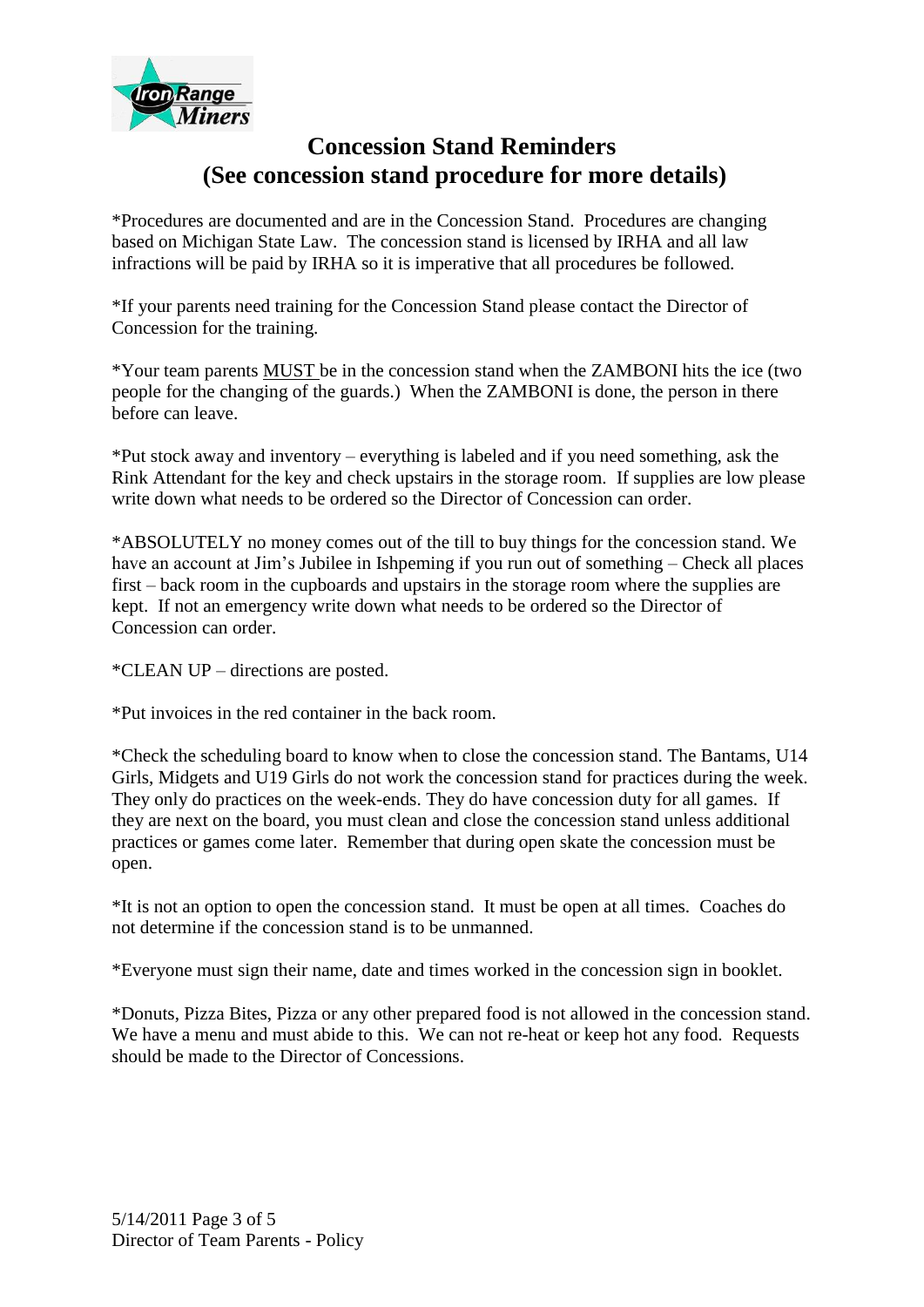

#### **Forms**

\*The Team Parent, and the coaches, are responsible for making sure that the team binder is up to date with all appropriate forms filled out. This binder also contains all game sheets accumulated throughout the year. **You must have the forms at the rink at all times.**

These forms must be filled in by players/coaches:

\*Consent to treat

\*Code of conduct

\*STAR Code of Conduct

\*Need to collect: Birth Certificates and the name on it must match all the forms that are filled in. When the player signs the team roster, it must also be the same as on their birth certificate. USAH and MAHA will be implementing a new program where birth certificates will need to be confirmed by the District 8 Registrar at the time your roster is certified. The official team roster will be stamped accordingly. You will then no longer be required to carry birth certificates in the binder.

\*All team parents and volunteers on the ice must fill in a Background Check Sheet through MAHA. This sheet must be included in the team binder.

\*Team Parent must also fill in Game Log Sheet – may have more information to follow.

**\***Team Parent, if requested by the head coach, shall update the CUP Secretary with scores of CUP games on regular basis.

\*All forms are on the IRHA website or the MAHA website

### **Raffle Tickets**

Raffle tickets need to be returned by November  $14<sup>th</sup>$ . The drawing is at the first IRHA Board Meeting in December. You must be able to account for all tickets issued. After team is rostered a form will be filled out and sent to you with your players names and serial number of the tickets that were issued to them. You will be contacted as to where to return the ticket stubs.

Do not accept cash. All checks filled out to IRHA.

#### **End of the Year Banquet**

We need one volunteer from each team to be on this committee. Please get me their name as soon as possible. More information is to follow.

#### **Team Pictures**

Needs to be arranged by individual teams

Dale Rogers 475-7167, Kevin Kruger 475-4665, Portrait Gallery 475-6551, Lifetouch 226- 9521, Nancy Vilona 475-0174 or anyone else you may know – your choice.

# **Home Tournament Dates**

Check IRHA website for details

5/14/2011 Page 4 of 5 Director of Team Parents - Policy